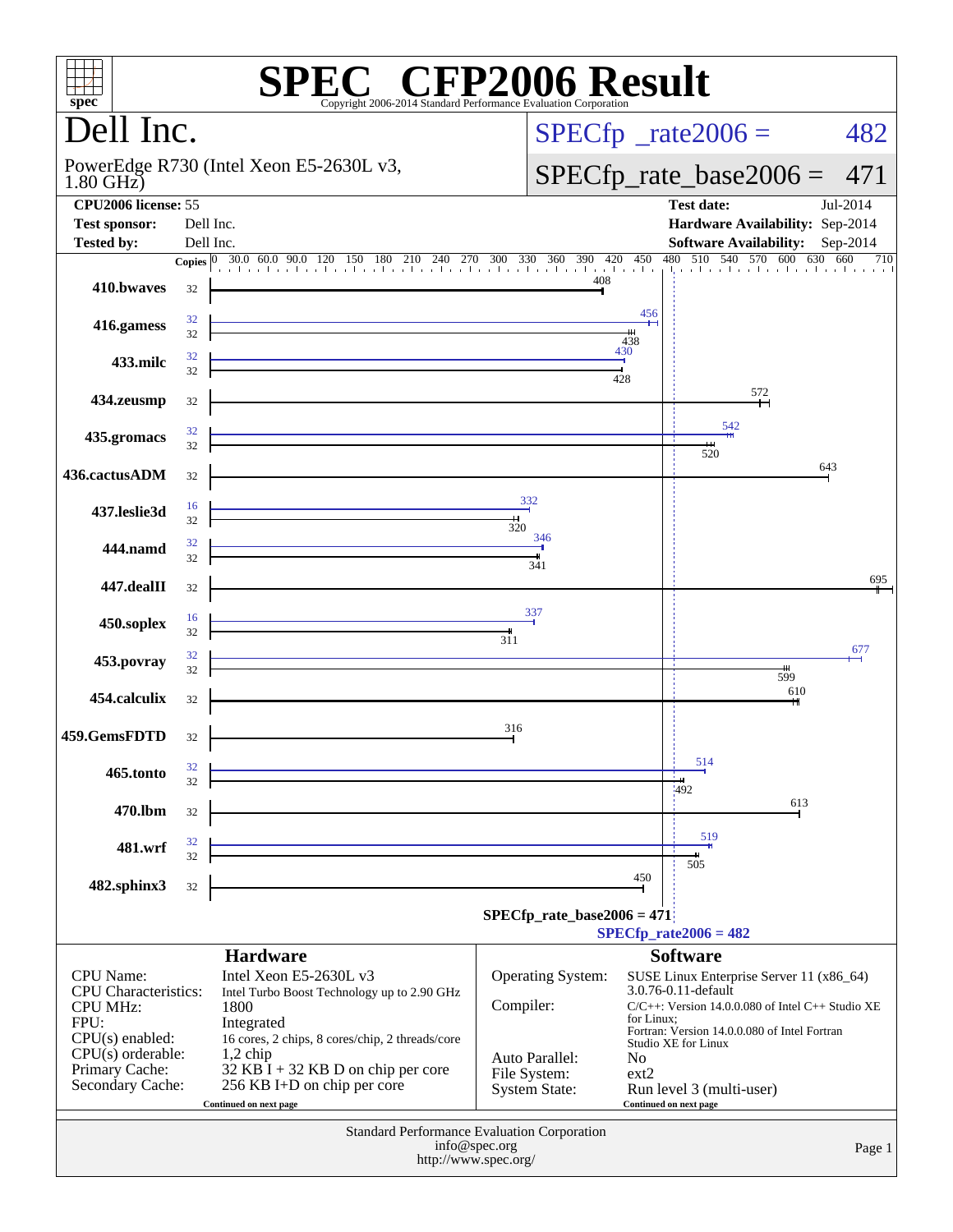

### Dell Inc.

1.80 GHz) PowerEdge R730 (Intel Xeon E5-2630L v3,

#### $SPECTp_rate2006 = 482$

#### [SPECfp\\_rate\\_base2006 =](http://www.spec.org/auto/cpu2006/Docs/result-fields.html#SPECfpratebase2006) 471

| CPU <sub>2006</sub> license: 55                                            |                                                                                                                                                  |                                                            | $Jul-2014$<br><b>Test date:</b>             |
|----------------------------------------------------------------------------|--------------------------------------------------------------------------------------------------------------------------------------------------|------------------------------------------------------------|---------------------------------------------|
| <b>Test sponsor:</b>                                                       | Dell Inc.                                                                                                                                        |                                                            | Hardware Availability: Sep-2014             |
| <b>Tested by:</b>                                                          | Dell Inc.                                                                                                                                        |                                                            | <b>Software Availability:</b><br>$Sep-2014$ |
| L3 Cache:<br>Other Cache:<br>Memory:<br>Disk Subsystem:<br>Other Hardware: | $20 \text{ MB I+D}$ on chip per chip<br>None<br>256 GB (16 x 16 GB 2Rx4 PC4-2133P-R, running at<br>1866 MHz)<br>1 x 300 GB 15000 RPM SAS<br>None | <b>Base Pointers:</b><br>Peak Pointers:<br>Other Software: | $32/64$ -bit<br>$32/64$ -bit<br>None        |

| <b>Results Table</b> |               |                |              |                |       |                |             |                        |                |              |                |              |                |              |
|----------------------|---------------|----------------|--------------|----------------|-------|----------------|-------------|------------------------|----------------|--------------|----------------|--------------|----------------|--------------|
|                      | <b>Base</b>   |                |              |                |       |                | <b>Peak</b> |                        |                |              |                |              |                |              |
| <b>Benchmark</b>     | <b>Copies</b> | <b>Seconds</b> | Ratio        | <b>Seconds</b> | Ratio | <b>Seconds</b> | Ratio       | <b>Copies</b>          | <b>Seconds</b> | <b>Ratio</b> | <b>Seconds</b> | <b>Ratio</b> | <b>Seconds</b> | <b>Ratio</b> |
| 410.bwayes           | 32            | 1067           | 408          | 1065           | 408   | 1068           | 407         | 32                     | 1067           | 408          | 1065           | 408          | 1068           | 407          |
| 416.gamess           | 32            | 1440           | 435          | 1432           | 438   | 1419           | 442         | 32                     | 1348           | 465          | 1373           | 456          | 1374           | 456          |
| $433$ .milc          | 32            | 686            | 428          | 686            | 428   | 686            | 428         | 32                     | 683            | <b>430</b>   | 681            | 431          | 683            | 430          |
| 434.zeusmp           | 32            | 501            | 582          | 510            | 571   | 509            | 572         | 32                     | 501            | 582          | 510            | 571          | 509            | 572          |
| 435.gromacs          | 32            | 436            | 524          | 439            | 520   | 443            | 516         | 32                     | 420            | 544          | 422            | 542          | 425            | 538          |
| 436.cactusADM        | 32            | 595            | 643          | 595            | 643   | 595            | 643         | 32                     | 595            | 643          | 595            | 643          | 595            | 643          |
| 437.leslie3d         | 32            | 941            | 320          | 937            | 321   | 954            | 315         | 16                     | 454            | 332          | 453            | 332          | 453            | 332          |
| 444.namd             | 32            | 750            | 342          | 756            | 339l  | 753            | 341         | 32                     | 740            | 347          | 742            | 346          | 744            | 345          |
| 447.dealII           | 32            | 516            | 709          | 528            | 694   | 527            | 695         | 32                     | 516            | 709          | 528            | 694          | 527            | 695          |
| $450$ .soplex        | 32            | 852            | 313          | 860            | 310   | 858            | 311         | 16                     | 396            | 337          | 397            | 336          | 396            | 337          |
| $453$ .povray        | 32            | 284            | 599          | 285            | 597   | 283            | 602         | 32                     | 256            | 665          | 251            | 677          | 252            | 677          |
| $454$ calculix       | 32            | 432            | 610          | 431            | 612   | 435            | 606         | 32                     | 432            | 610          | 431            | 612          | 435            | 606          |
| 459.GemsFDTD         | 32            | 1076           | 316          | 1077           | 315   | 1075           | 316         | 32                     | 1076           | 316          | 1077           | 315          | 1075           | 316          |
| 465.tonto            | 32            | 643            | 490          | 640            | 492   | 641            | 492         | 32                     | 612            | 515          | 613            | 514          | 612            | <u>514</u>   |
| 470.1bm              | 32            | 719            | 612          | 717            | 613   | 717            | 613         | 32                     | 719            | 612          | 717            | 613          | 717            | 613          |
| 481.wrf              | 32            | 704            | 508          | 708            | 505   | 707            | 505         | 32                     | 686            | 521          | 690            | 518          | 688            | 519          |
| 482.sphinx3          | 32            | 1385           | 450          | 1387           | 450l  | 1387           | 450         | 32                     | 1385           | 450          | 1387           | 450          | 1387           | 450          |
| <sub>n</sub>         |               | t <b>1.</b>    | $\mathbf{1}$ | 1, 2, 1, 1, 1  |       |                | D.11        | $-1$ $-1$ $-1$<br>11.1 |                |              | $1^{\circ}$    |              |                |              |

Results appear in the [order in which they were run.](http://www.spec.org/auto/cpu2006/Docs/result-fields.html#RunOrder) Bold underlined text [indicates a median measurement.](http://www.spec.org/auto/cpu2006/Docs/result-fields.html#Median)

#### **[Submit Notes](http://www.spec.org/auto/cpu2006/Docs/result-fields.html#SubmitNotes)**

 The numactl mechanism was used to bind copies to processors. The config file option 'submit' was used to generate numactl commands to bind each copy to a specific processor. For details, please see the config file.

#### **[Operating System Notes](http://www.spec.org/auto/cpu2006/Docs/result-fields.html#OperatingSystemNotes)**

Stack size set to unlimited using "ulimit -s unlimited"

#### **[Platform Notes](http://www.spec.org/auto/cpu2006/Docs/result-fields.html#PlatformNotes)**

 BIOS settings: Snoop Mode set to Early Snoop Shoop mode see to 1941, and isabled<br>Virtualization Technology disabled Continued on next page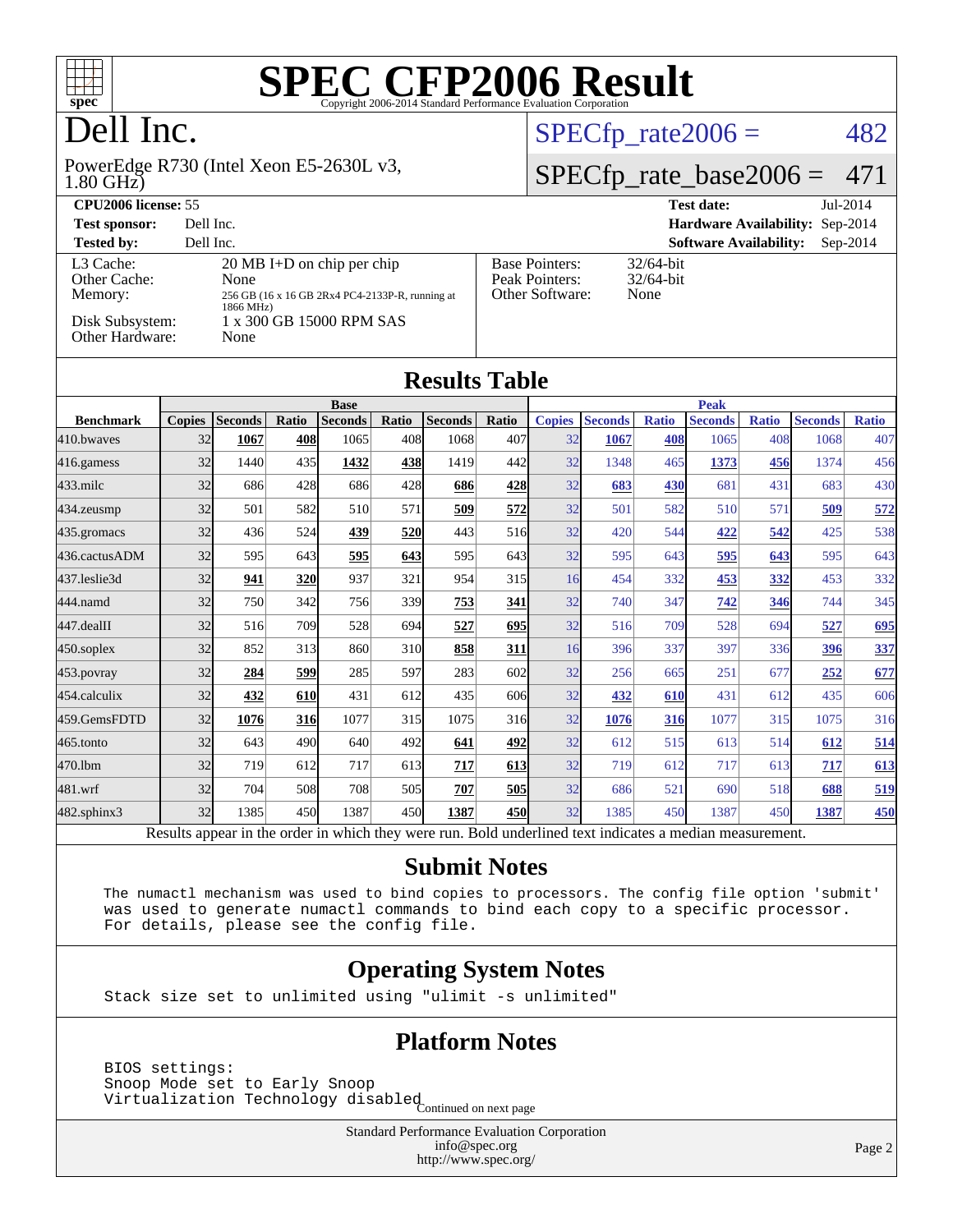

#### Dell Inc.

1.80 GHz) PowerEdge R730 (Intel Xeon E5-2630L v3,  $SPECTp_rate2006 = 482$ 

[SPECfp\\_rate\\_base2006 =](http://www.spec.org/auto/cpu2006/Docs/result-fields.html#SPECfpratebase2006) 471

**[CPU2006 license:](http://www.spec.org/auto/cpu2006/Docs/result-fields.html#CPU2006license)** 55 **[Test date:](http://www.spec.org/auto/cpu2006/Docs/result-fields.html#Testdate)** Jul-2014 **[Test sponsor:](http://www.spec.org/auto/cpu2006/Docs/result-fields.html#Testsponsor)** Dell Inc. **[Hardware Availability:](http://www.spec.org/auto/cpu2006/Docs/result-fields.html#HardwareAvailability)** Sep-2014 **[Tested by:](http://www.spec.org/auto/cpu2006/Docs/result-fields.html#Testedby)** Dell Inc. **[Software Availability:](http://www.spec.org/auto/cpu2006/Docs/result-fields.html#SoftwareAvailability)** Sep-2014

#### **[Platform Notes \(Continued\)](http://www.spec.org/auto/cpu2006/Docs/result-fields.html#PlatformNotes)**

Standard Performance Evaluation Corporation [info@spec.org](mailto:info@spec.org) Page 3 Execute Disable disabled System Profile set to Performance Sysinfo program /root/cpu2006-1.2/config/sysinfo.rev6818 \$Rev: 6818 \$ \$Date:: 2012-07-17 #\$ e86d102572650a6e4d596a3cee98f191 running on linux Sat Jul 19 05:34:18 2014 This section contains SUT (System Under Test) info as seen by some common utilities. To remove or add to this section, see: <http://www.spec.org/cpu2006/Docs/config.html#sysinfo> From /proc/cpuinfo model name : Intel(R)  $Xeon(R)$  CPU E5-2630L v3 @ 1.80GHz 2 "physical id"s (chips) 32 "processors" cores, siblings (Caution: counting these is hw and system dependent. The following excerpts from /proc/cpuinfo might not be reliable. Use with caution.) cpu cores : 8 siblings : 16 physical 0: cores 0 1 2 3 4 5 6 7 physical 1: cores 0 1 2 3 4 5 6 7 cache size : 20480 KB From /proc/meminfo MemTotal: 264572220 kB HugePages\_Total: 0 Hugepagesize: 2048 kB /usr/bin/lsb\_release -d SUSE Linux Enterprise Server 11 (x86\_64) From /etc/\*release\* /etc/\*version\* SuSE-release: SUSE Linux Enterprise Server 11 (x86\_64) VERSION = 11 PATCHLEVEL = 3 uname -a: Linux linux 3.0.76-0.11-default #1 SMP Fri Jun 14 08:21:43 UTC 2013 (ccab990) x86\_64 x86\_64 x86\_64 GNU/Linux run-level 3 Jul 18 15:31 last=S SPEC is set to: /root/cpu2006-1.2 Filesystem Type Size Used Avail Use% Mounted on /dev/sda2 ext2 267G 8.8G 257G 4% / Additional information from dmidecode: BIOS Dell Inc. 0.3.24 06/12/2014 Memory: 1x 00AD00B300AD HMA42GR7MFR4N-TFTD 16 GB 1866 MHz 8x 00AD063200AD HMA42GR7MFR4N-TFT1 16 GB 1866 MHz Continued on next page

<http://www.spec.org/>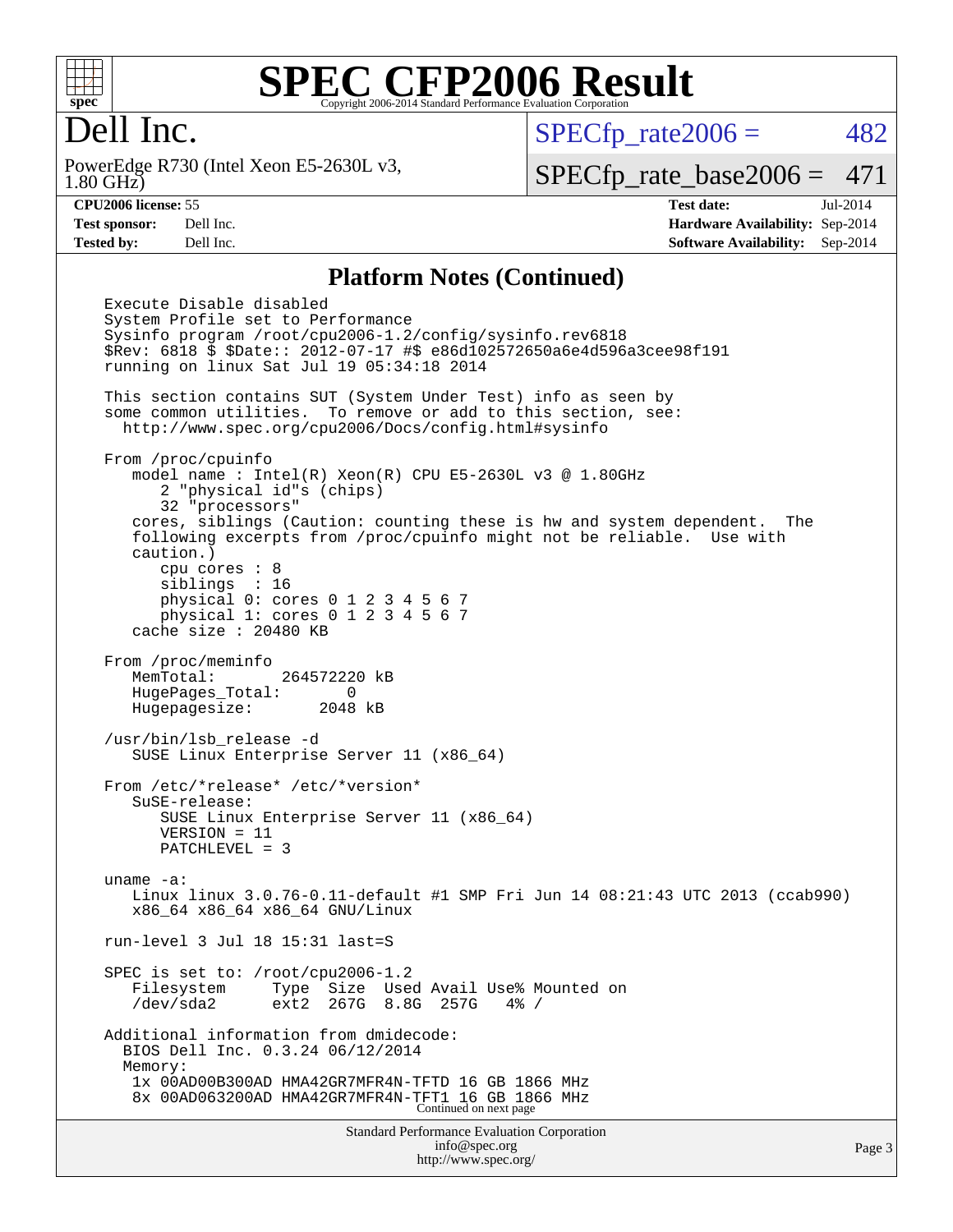

#### Dell Inc.

 $SPECTp\_rate2006 = 482$ 

1.80 GHz) PowerEdge R730 (Intel Xeon E5-2630L v3,

[SPECfp\\_rate\\_base2006 =](http://www.spec.org/auto/cpu2006/Docs/result-fields.html#SPECfpratebase2006) 471

**[CPU2006 license:](http://www.spec.org/auto/cpu2006/Docs/result-fields.html#CPU2006license)** 55 **[Test date:](http://www.spec.org/auto/cpu2006/Docs/result-fields.html#Testdate)** Jul-2014 **[Test sponsor:](http://www.spec.org/auto/cpu2006/Docs/result-fields.html#Testsponsor)** Dell Inc. **[Hardware Availability:](http://www.spec.org/auto/cpu2006/Docs/result-fields.html#HardwareAvailability)** Sep-2014 **[Tested by:](http://www.spec.org/auto/cpu2006/Docs/result-fields.html#Testedby)** Dell Inc. **[Software Availability:](http://www.spec.org/auto/cpu2006/Docs/result-fields.html#SoftwareAvailability)** Sep-2014

#### **[Platform Notes \(Continued\)](http://www.spec.org/auto/cpu2006/Docs/result-fields.html#PlatformNotes)**

 7x 00CE00B300CE M393A2G40DB0-CPB 16 GB 1866 MHz 8x Not Specified Not Specified

(End of data from sysinfo program)

#### **[General Notes](http://www.spec.org/auto/cpu2006/Docs/result-fields.html#GeneralNotes)**

Environment variables set by runspec before the start of the run: LD\_LIBRARY\_PATH = "/root/cpu2006-1.2/libs/32:/root/cpu2006-1.2/libs/64:/root/cpu2006-1.2/sh"

 Binaries compiled on a system with 1x Core i7-860 CPU + 8GB memory using RedHat EL 6.4 Transparent Huge Pages enabled with: echo always > /sys/kernel/mm/transparent\_hugepage/enabled Filesystem page cache cleared with: echo 1> /proc/sys/vm/drop\_caches runspec command invoked through numactl i.e.: numactl --interleave=all runspec <etc>

#### **[Base Compiler Invocation](http://www.spec.org/auto/cpu2006/Docs/result-fields.html#BaseCompilerInvocation)**

[C benchmarks](http://www.spec.org/auto/cpu2006/Docs/result-fields.html#Cbenchmarks):  $\frac{1}{2}$  cc  $-$  m64

[C++ benchmarks:](http://www.spec.org/auto/cpu2006/Docs/result-fields.html#CXXbenchmarks) [icpc -m64](http://www.spec.org/cpu2006/results/res2014q3/cpu2006-20140909-31280.flags.html#user_CXXbase_intel_icpc_64bit_bedb90c1146cab66620883ef4f41a67e)

[Fortran benchmarks](http://www.spec.org/auto/cpu2006/Docs/result-fields.html#Fortranbenchmarks): [ifort -m64](http://www.spec.org/cpu2006/results/res2014q3/cpu2006-20140909-31280.flags.html#user_FCbase_intel_ifort_64bit_ee9d0fb25645d0210d97eb0527dcc06e)

[Benchmarks using both Fortran and C](http://www.spec.org/auto/cpu2006/Docs/result-fields.html#BenchmarksusingbothFortranandC): [icc -m64](http://www.spec.org/cpu2006/results/res2014q3/cpu2006-20140909-31280.flags.html#user_CC_FCbase_intel_icc_64bit_0b7121f5ab7cfabee23d88897260401c) [ifort -m64](http://www.spec.org/cpu2006/results/res2014q3/cpu2006-20140909-31280.flags.html#user_CC_FCbase_intel_ifort_64bit_ee9d0fb25645d0210d97eb0527dcc06e)

#### **[Base Portability Flags](http://www.spec.org/auto/cpu2006/Docs/result-fields.html#BasePortabilityFlags)**

| 410.bwaves: - DSPEC CPU LP64                 |  |
|----------------------------------------------|--|
| 416.gamess: -DSPEC_CPU_LP64                  |  |
| 433.milc: -DSPEC CPU LP64                    |  |
| 434.zeusmp: -DSPEC_CPU_LP64                  |  |
| 435.gromacs: -DSPEC_CPU_LP64 -nofor_main     |  |
| 436.cactusADM: - DSPEC CPU LP64 - nofor main |  |
| 437.leslie3d: -DSPEC_CPU_LP64                |  |
| 444.namd: - DSPEC CPU LP64                   |  |
| 447.dealII: -DSPEC CPU LP64                  |  |
| 450.soplex: -DSPEC_CPU_LP64                  |  |
| 453.povray: -DSPEC CPU LP64                  |  |

Continued on next page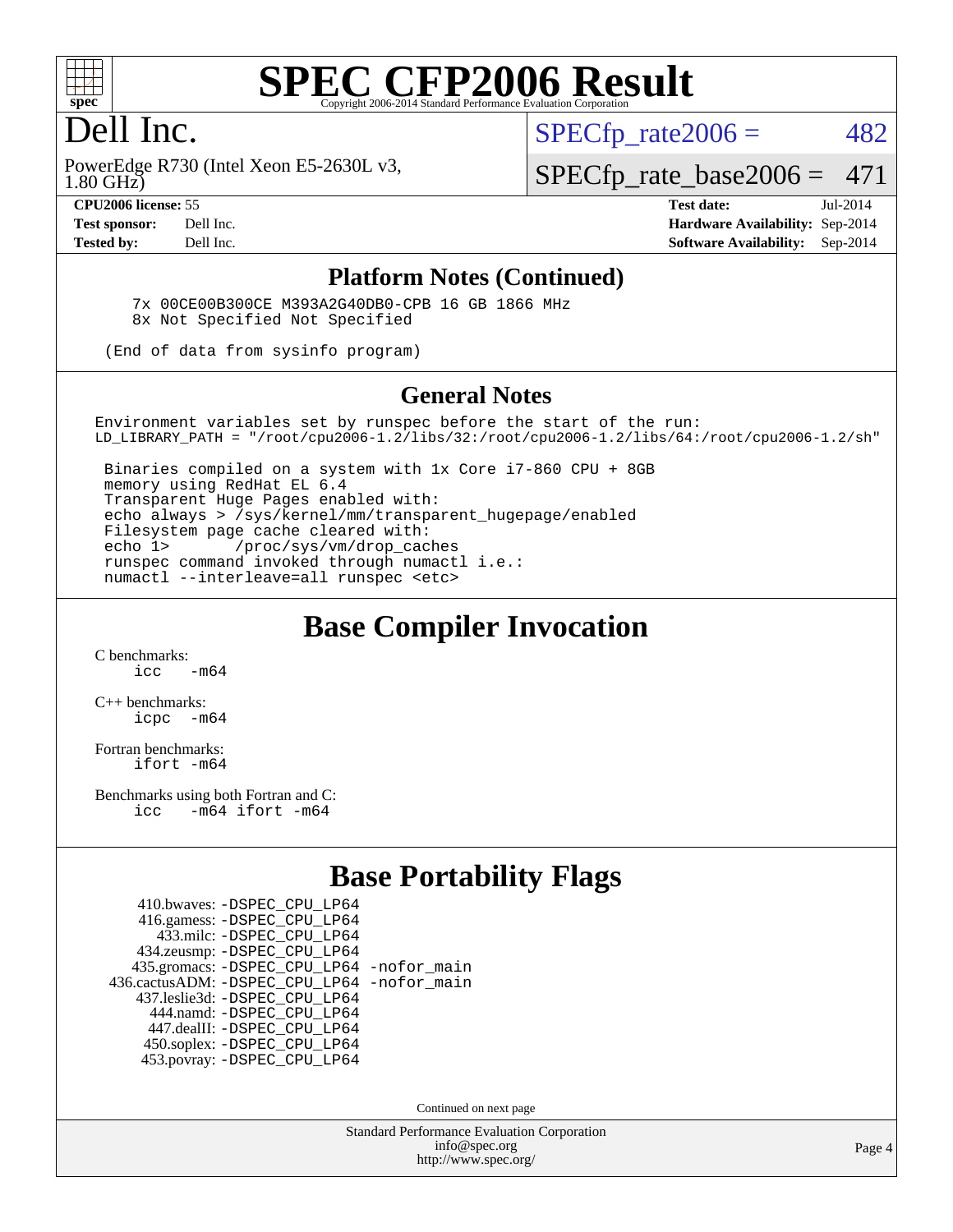

### Dell Inc.

1.80 GHz) PowerEdge R730 (Intel Xeon E5-2630L v3,  $SPECTp\_rate2006 = 482$ 

[SPECfp\\_rate\\_base2006 =](http://www.spec.org/auto/cpu2006/Docs/result-fields.html#SPECfpratebase2006) 471

**[CPU2006 license:](http://www.spec.org/auto/cpu2006/Docs/result-fields.html#CPU2006license)** 55 **[Test date:](http://www.spec.org/auto/cpu2006/Docs/result-fields.html#Testdate)** Jul-2014 **[Test sponsor:](http://www.spec.org/auto/cpu2006/Docs/result-fields.html#Testsponsor)** Dell Inc. **[Hardware Availability:](http://www.spec.org/auto/cpu2006/Docs/result-fields.html#HardwareAvailability)** Sep-2014 **[Tested by:](http://www.spec.org/auto/cpu2006/Docs/result-fields.html#Testedby)** Dell Inc. **[Software Availability:](http://www.spec.org/auto/cpu2006/Docs/result-fields.html#SoftwareAvailability)** Sep-2014

#### **[Base Portability Flags \(Continued\)](http://www.spec.org/auto/cpu2006/Docs/result-fields.html#BasePortabilityFlags)**

 454.calculix: [-DSPEC\\_CPU\\_LP64](http://www.spec.org/cpu2006/results/res2014q3/cpu2006-20140909-31280.flags.html#suite_basePORTABILITY454_calculix_DSPEC_CPU_LP64) [-nofor\\_main](http://www.spec.org/cpu2006/results/res2014q3/cpu2006-20140909-31280.flags.html#user_baseLDPORTABILITY454_calculix_f-nofor_main) 459.GemsFDTD: [-DSPEC\\_CPU\\_LP64](http://www.spec.org/cpu2006/results/res2014q3/cpu2006-20140909-31280.flags.html#suite_basePORTABILITY459_GemsFDTD_DSPEC_CPU_LP64) 465.tonto: [-DSPEC\\_CPU\\_LP64](http://www.spec.org/cpu2006/results/res2014q3/cpu2006-20140909-31280.flags.html#suite_basePORTABILITY465_tonto_DSPEC_CPU_LP64) 470.lbm: [-DSPEC\\_CPU\\_LP64](http://www.spec.org/cpu2006/results/res2014q3/cpu2006-20140909-31280.flags.html#suite_basePORTABILITY470_lbm_DSPEC_CPU_LP64) 481.wrf: [-DSPEC\\_CPU\\_LP64](http://www.spec.org/cpu2006/results/res2014q3/cpu2006-20140909-31280.flags.html#suite_basePORTABILITY481_wrf_DSPEC_CPU_LP64) [-DSPEC\\_CPU\\_CASE\\_FLAG](http://www.spec.org/cpu2006/results/res2014q3/cpu2006-20140909-31280.flags.html#b481.wrf_baseCPORTABILITY_DSPEC_CPU_CASE_FLAG) [-DSPEC\\_CPU\\_LINUX](http://www.spec.org/cpu2006/results/res2014q3/cpu2006-20140909-31280.flags.html#b481.wrf_baseCPORTABILITY_DSPEC_CPU_LINUX) 482.sphinx3: [-DSPEC\\_CPU\\_LP64](http://www.spec.org/cpu2006/results/res2014q3/cpu2006-20140909-31280.flags.html#suite_basePORTABILITY482_sphinx3_DSPEC_CPU_LP64)

#### **[Base Optimization Flags](http://www.spec.org/auto/cpu2006/Docs/result-fields.html#BaseOptimizationFlags)**

[C benchmarks](http://www.spec.org/auto/cpu2006/Docs/result-fields.html#Cbenchmarks):

[-xCORE-AVX2](http://www.spec.org/cpu2006/results/res2014q3/cpu2006-20140909-31280.flags.html#user_CCbase_f-xAVX2_5f5fc0cbe2c9f62c816d3e45806c70d7) [-ipo](http://www.spec.org/cpu2006/results/res2014q3/cpu2006-20140909-31280.flags.html#user_CCbase_f-ipo) [-O3](http://www.spec.org/cpu2006/results/res2014q3/cpu2006-20140909-31280.flags.html#user_CCbase_f-O3) [-no-prec-div](http://www.spec.org/cpu2006/results/res2014q3/cpu2006-20140909-31280.flags.html#user_CCbase_f-no-prec-div) [-opt-prefetch](http://www.spec.org/cpu2006/results/res2014q3/cpu2006-20140909-31280.flags.html#user_CCbase_f-opt-prefetch) [-auto-p32](http://www.spec.org/cpu2006/results/res2014q3/cpu2006-20140909-31280.flags.html#user_CCbase_f-auto-p32) [-ansi-alias](http://www.spec.org/cpu2006/results/res2014q3/cpu2006-20140909-31280.flags.html#user_CCbase_f-ansi-alias) [-opt-mem-layout-trans=3](http://www.spec.org/cpu2006/results/res2014q3/cpu2006-20140909-31280.flags.html#user_CCbase_f-opt-mem-layout-trans_a7b82ad4bd7abf52556d4961a2ae94d5)

[C++ benchmarks:](http://www.spec.org/auto/cpu2006/Docs/result-fields.html#CXXbenchmarks)

[-xCORE-AVX2](http://www.spec.org/cpu2006/results/res2014q3/cpu2006-20140909-31280.flags.html#user_CXXbase_f-xAVX2_5f5fc0cbe2c9f62c816d3e45806c70d7) [-ipo](http://www.spec.org/cpu2006/results/res2014q3/cpu2006-20140909-31280.flags.html#user_CXXbase_f-ipo) [-O3](http://www.spec.org/cpu2006/results/res2014q3/cpu2006-20140909-31280.flags.html#user_CXXbase_f-O3) [-no-prec-div](http://www.spec.org/cpu2006/results/res2014q3/cpu2006-20140909-31280.flags.html#user_CXXbase_f-no-prec-div) [-opt-prefetch](http://www.spec.org/cpu2006/results/res2014q3/cpu2006-20140909-31280.flags.html#user_CXXbase_f-opt-prefetch) [-auto-p32](http://www.spec.org/cpu2006/results/res2014q3/cpu2006-20140909-31280.flags.html#user_CXXbase_f-auto-p32) [-ansi-alias](http://www.spec.org/cpu2006/results/res2014q3/cpu2006-20140909-31280.flags.html#user_CXXbase_f-ansi-alias) [-opt-mem-layout-trans=3](http://www.spec.org/cpu2006/results/res2014q3/cpu2006-20140909-31280.flags.html#user_CXXbase_f-opt-mem-layout-trans_a7b82ad4bd7abf52556d4961a2ae94d5)

[Fortran benchmarks](http://www.spec.org/auto/cpu2006/Docs/result-fields.html#Fortranbenchmarks):

[-xCORE-AVX2](http://www.spec.org/cpu2006/results/res2014q3/cpu2006-20140909-31280.flags.html#user_FCbase_f-xAVX2_5f5fc0cbe2c9f62c816d3e45806c70d7) [-ipo](http://www.spec.org/cpu2006/results/res2014q3/cpu2006-20140909-31280.flags.html#user_FCbase_f-ipo) [-O3](http://www.spec.org/cpu2006/results/res2014q3/cpu2006-20140909-31280.flags.html#user_FCbase_f-O3) [-no-prec-div](http://www.spec.org/cpu2006/results/res2014q3/cpu2006-20140909-31280.flags.html#user_FCbase_f-no-prec-div) [-opt-prefetch](http://www.spec.org/cpu2006/results/res2014q3/cpu2006-20140909-31280.flags.html#user_FCbase_f-opt-prefetch)

[Benchmarks using both Fortran and C](http://www.spec.org/auto/cpu2006/Docs/result-fields.html#BenchmarksusingbothFortranandC): [-xCORE-AVX2](http://www.spec.org/cpu2006/results/res2014q3/cpu2006-20140909-31280.flags.html#user_CC_FCbase_f-xAVX2_5f5fc0cbe2c9f62c816d3e45806c70d7) [-ipo](http://www.spec.org/cpu2006/results/res2014q3/cpu2006-20140909-31280.flags.html#user_CC_FCbase_f-ipo) [-O3](http://www.spec.org/cpu2006/results/res2014q3/cpu2006-20140909-31280.flags.html#user_CC_FCbase_f-O3) [-no-prec-div](http://www.spec.org/cpu2006/results/res2014q3/cpu2006-20140909-31280.flags.html#user_CC_FCbase_f-no-prec-div) [-opt-prefetch](http://www.spec.org/cpu2006/results/res2014q3/cpu2006-20140909-31280.flags.html#user_CC_FCbase_f-opt-prefetch) [-auto-p32](http://www.spec.org/cpu2006/results/res2014q3/cpu2006-20140909-31280.flags.html#user_CC_FCbase_f-auto-p32) [-ansi-alias](http://www.spec.org/cpu2006/results/res2014q3/cpu2006-20140909-31280.flags.html#user_CC_FCbase_f-ansi-alias) [-opt-mem-layout-trans=3](http://www.spec.org/cpu2006/results/res2014q3/cpu2006-20140909-31280.flags.html#user_CC_FCbase_f-opt-mem-layout-trans_a7b82ad4bd7abf52556d4961a2ae94d5)

#### **[Peak Compiler Invocation](http://www.spec.org/auto/cpu2006/Docs/result-fields.html#PeakCompilerInvocation)**

[C benchmarks](http://www.spec.org/auto/cpu2006/Docs/result-fields.html#Cbenchmarks):  $-m64$ 

[C++ benchmarks \(except as noted below\):](http://www.spec.org/auto/cpu2006/Docs/result-fields.html#CXXbenchmarksexceptasnotedbelow) [icpc -m64](http://www.spec.org/cpu2006/results/res2014q3/cpu2006-20140909-31280.flags.html#user_CXXpeak_intel_icpc_64bit_bedb90c1146cab66620883ef4f41a67e)

450.soplex: [icpc -m32](http://www.spec.org/cpu2006/results/res2014q3/cpu2006-20140909-31280.flags.html#user_peakCXXLD450_soplex_intel_icpc_4e5a5ef1a53fd332b3c49e69c3330699)

[Fortran benchmarks](http://www.spec.org/auto/cpu2006/Docs/result-fields.html#Fortranbenchmarks): [ifort -m64](http://www.spec.org/cpu2006/results/res2014q3/cpu2006-20140909-31280.flags.html#user_FCpeak_intel_ifort_64bit_ee9d0fb25645d0210d97eb0527dcc06e)

[Benchmarks using both Fortran and C](http://www.spec.org/auto/cpu2006/Docs/result-fields.html#BenchmarksusingbothFortranandC): [icc -m64](http://www.spec.org/cpu2006/results/res2014q3/cpu2006-20140909-31280.flags.html#user_CC_FCpeak_intel_icc_64bit_0b7121f5ab7cfabee23d88897260401c) [ifort -m64](http://www.spec.org/cpu2006/results/res2014q3/cpu2006-20140909-31280.flags.html#user_CC_FCpeak_intel_ifort_64bit_ee9d0fb25645d0210d97eb0527dcc06e)

#### **[Peak Portability Flags](http://www.spec.org/auto/cpu2006/Docs/result-fields.html#PeakPortabilityFlags)**

410.bwaves: [-DSPEC\\_CPU\\_LP64](http://www.spec.org/cpu2006/results/res2014q3/cpu2006-20140909-31280.flags.html#suite_peakPORTABILITY410_bwaves_DSPEC_CPU_LP64)

Continued on next page

Standard Performance Evaluation Corporation [info@spec.org](mailto:info@spec.org) <http://www.spec.org/>

Page 5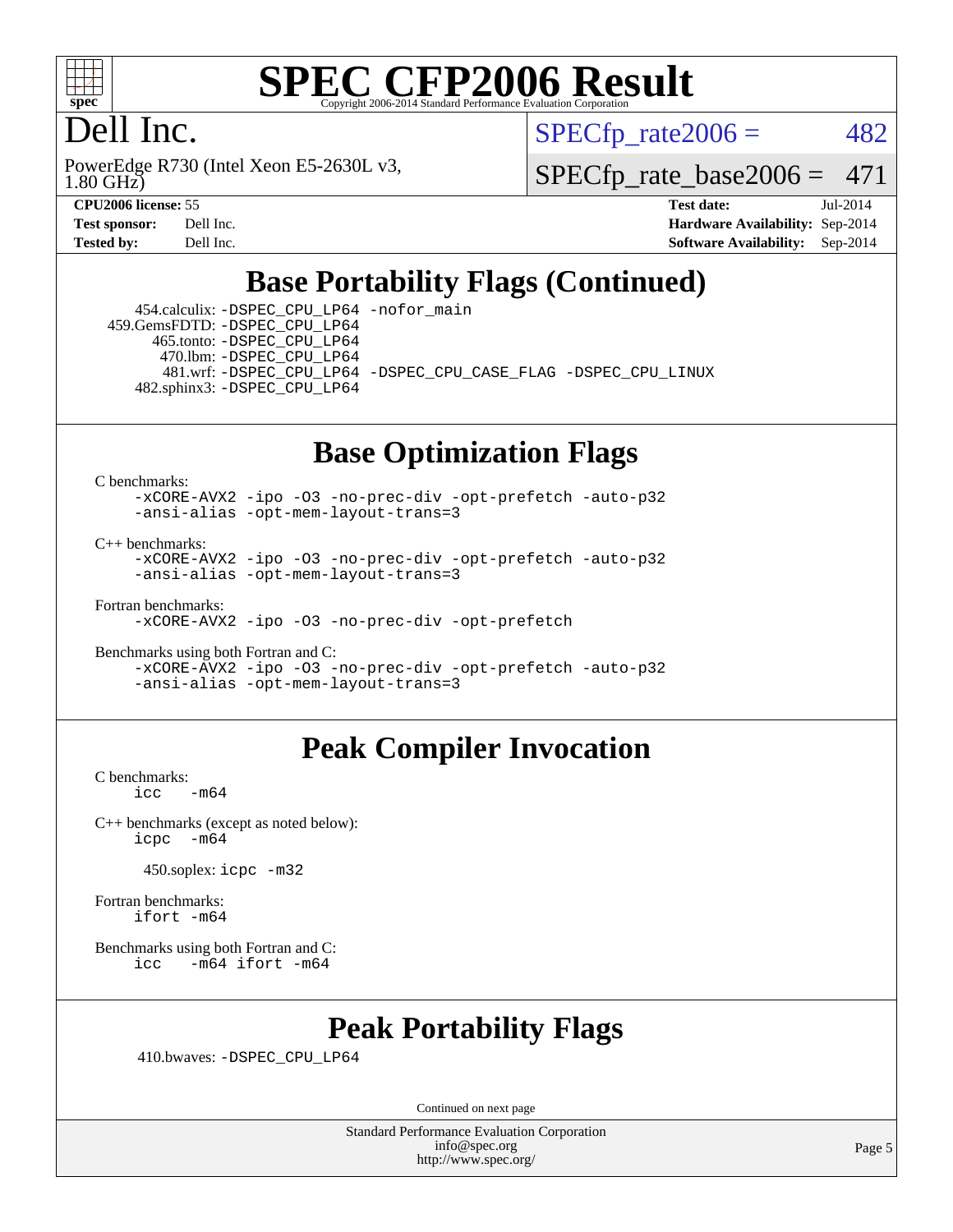

### Dell Inc.

1.80 GHz) PowerEdge R730 (Intel Xeon E5-2630L v3,  $SPECTp_rate2006 = 482$ 

[SPECfp\\_rate\\_base2006 =](http://www.spec.org/auto/cpu2006/Docs/result-fields.html#SPECfpratebase2006) 471

| <b>Test sponsor:</b> | Dell Inc. |
|----------------------|-----------|
| <b>Tested by:</b>    | Dell Inc. |

**[CPU2006 license:](http://www.spec.org/auto/cpu2006/Docs/result-fields.html#CPU2006license)** 55 **[Test date:](http://www.spec.org/auto/cpu2006/Docs/result-fields.html#Testdate)** Jul-2014 **[Hardware Availability:](http://www.spec.org/auto/cpu2006/Docs/result-fields.html#HardwareAvailability)** Sep-2014 **[Software Availability:](http://www.spec.org/auto/cpu2006/Docs/result-fields.html#SoftwareAvailability)** Sep-2014

### **[Peak Portability Flags \(Continued\)](http://www.spec.org/auto/cpu2006/Docs/result-fields.html#PeakPortabilityFlags)**

| 416.gamess: -DSPEC_CPU_LP64<br>433.milc: -DSPEC_CPU_LP64                    |  |  |  |  |  |  |
|-----------------------------------------------------------------------------|--|--|--|--|--|--|
| 434.zeusmp: -DSPEC_CPU_LP64                                                 |  |  |  |  |  |  |
| 435.gromacs: -DSPEC_CPU_LP64 -nofor_main                                    |  |  |  |  |  |  |
| 436.cactusADM: -DSPEC_CPU_LP64 -nofor_main<br>437.leslie3d: -DSPEC_CPU_LP64 |  |  |  |  |  |  |
| 444.namd: - DSPEC_CPU_LP64                                                  |  |  |  |  |  |  |
| 447.dealII: -DSPEC_CPU_LP64                                                 |  |  |  |  |  |  |
| 453.povray: -DSPEC_CPU_LP64                                                 |  |  |  |  |  |  |
| 454.calculix: -DSPEC_CPU_LP64 -nofor_main                                   |  |  |  |  |  |  |
| 459.GemsFDTD: -DSPEC_CPU_LP64                                               |  |  |  |  |  |  |
| 465.tonto: - DSPEC_CPU_LP64<br>470.1bm: - DSPEC CPU LP64                    |  |  |  |  |  |  |
| 481.wrf: -DSPEC_CPU_LP64 -DSPEC_CPU_CASE_FLAG -DSPEC_CPU_LINUX              |  |  |  |  |  |  |
| 482.sphinx3: -DSPEC_CPU_LP64                                                |  |  |  |  |  |  |
|                                                                             |  |  |  |  |  |  |
|                                                                             |  |  |  |  |  |  |
| <b>Peak Optimization Flags</b>                                              |  |  |  |  |  |  |
| C benchmarks:                                                               |  |  |  |  |  |  |
|                                                                             |  |  |  |  |  |  |
| 433.milc: -xCORE-AVX2(pass 2) -prof-gen(pass 1) -ipo(pass 2)                |  |  |  |  |  |  |
| $-03(pass 2)$ -no-prec-div(pass 2)                                          |  |  |  |  |  |  |
| -opt-mem-layout-trans=3(pass 2) -prof-use(pass 2)                           |  |  |  |  |  |  |
| -auto-ilp32                                                                 |  |  |  |  |  |  |
| $470$ .lbm: basepeak = yes                                                  |  |  |  |  |  |  |
| $482.\text{sphinx3: basepeak} = \text{yes}$                                 |  |  |  |  |  |  |
| $C_{++}$ benchmarks:                                                        |  |  |  |  |  |  |
| 444.namd: -xCORE-AVX2(pass 2) -prof-gen(pass 1) -ipo(pass 2)                |  |  |  |  |  |  |
| $-03$ (pass 2) $-$ no-prec-div(pass 2)                                      |  |  |  |  |  |  |
| -opt-mem-layout-trans=3(pass 2) -prof-use(pass 2) -fno-alias                |  |  |  |  |  |  |
| -auto-ilp32                                                                 |  |  |  |  |  |  |
| $447$ .dealII: basepeak = yes                                               |  |  |  |  |  |  |
| $450$ .soplex: $-x \text{CORE-AVX2}(pass 2)$ -prof-gen(pass 1) -ipo(pass 2) |  |  |  |  |  |  |
| $-03(pass 2)$ -no-prec-div(pass 2)                                          |  |  |  |  |  |  |
| -opt-mem-layout-trans=3(pass 2) -prof-use(pass 2)                           |  |  |  |  |  |  |
| -opt-malloc-options=3                                                       |  |  |  |  |  |  |
| 453.povray: -xCORE-AVX2(pass 2) -prof-gen(pass 1) -ipo(pass 2)              |  |  |  |  |  |  |
| $-03(pass 2)$ -no-prec-div(pass 2)                                          |  |  |  |  |  |  |
| -opt-mem-layout-trans=3(pass 2) -prof-use(pass 2) -unroll4                  |  |  |  |  |  |  |
| -ansi-alias                                                                 |  |  |  |  |  |  |
|                                                                             |  |  |  |  |  |  |
| Continued on next page                                                      |  |  |  |  |  |  |
|                                                                             |  |  |  |  |  |  |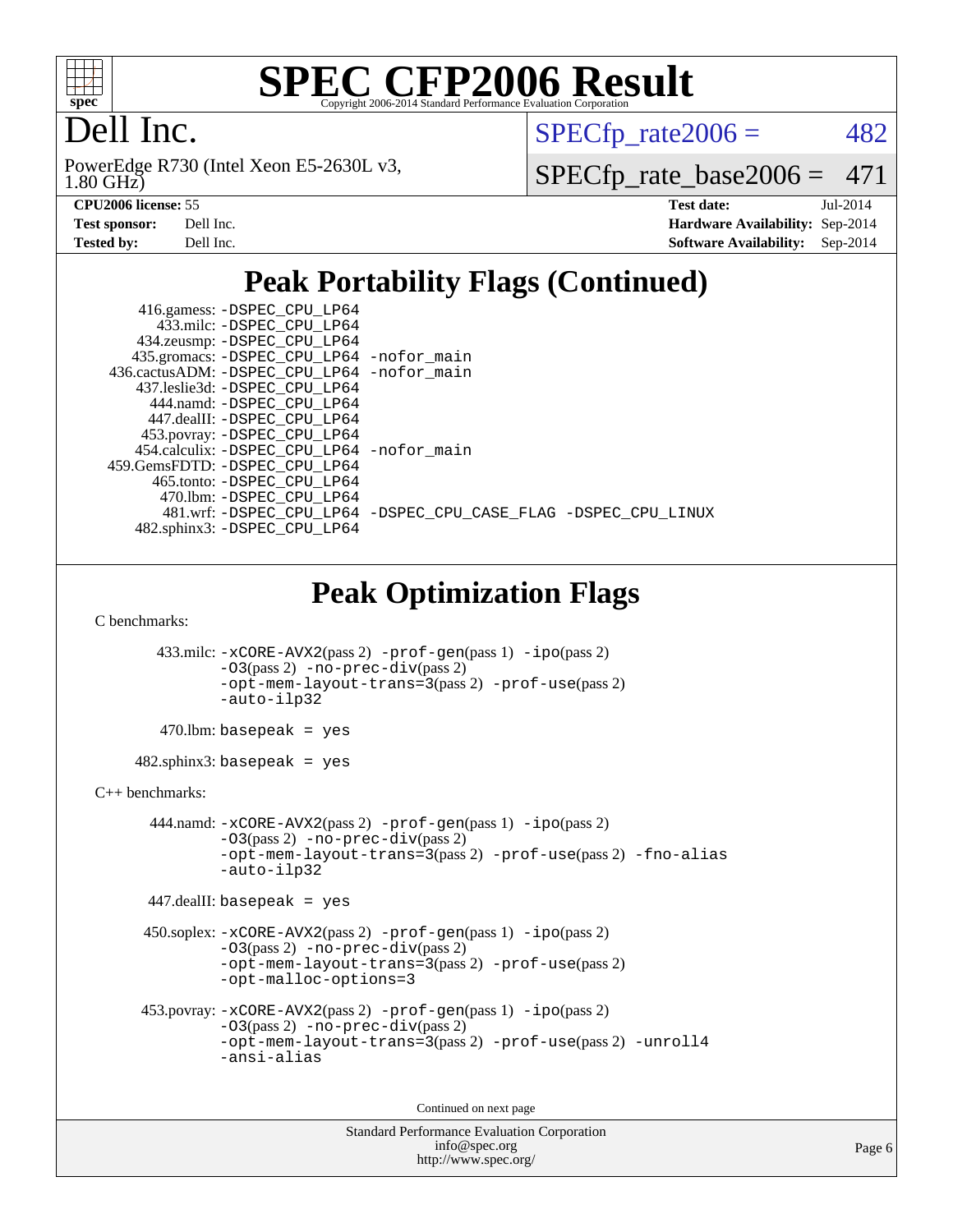

### Dell Inc.

1.80 GHz) PowerEdge R730 (Intel Xeon E5-2630L v3,  $SPECTp\_rate2006 = 482$ 

[SPECfp\\_rate\\_base2006 =](http://www.spec.org/auto/cpu2006/Docs/result-fields.html#SPECfpratebase2006) 471

**[CPU2006 license:](http://www.spec.org/auto/cpu2006/Docs/result-fields.html#CPU2006license)** 55 **[Test date:](http://www.spec.org/auto/cpu2006/Docs/result-fields.html#Testdate)** Jul-2014 **[Test sponsor:](http://www.spec.org/auto/cpu2006/Docs/result-fields.html#Testsponsor)** Dell Inc. **[Hardware Availability:](http://www.spec.org/auto/cpu2006/Docs/result-fields.html#HardwareAvailability)** Sep-2014 **[Tested by:](http://www.spec.org/auto/cpu2006/Docs/result-fields.html#Testedby)** Dell Inc. **[Software Availability:](http://www.spec.org/auto/cpu2006/Docs/result-fields.html#SoftwareAvailability)** Sep-2014

### **[Peak Optimization Flags \(Continued\)](http://www.spec.org/auto/cpu2006/Docs/result-fields.html#PeakOptimizationFlags)**

[Fortran benchmarks](http://www.spec.org/auto/cpu2006/Docs/result-fields.html#Fortranbenchmarks):

Standard Performance Evaluation Corporation [info@spec.org](mailto:info@spec.org) <http://www.spec.org/>  $410.bwaves: basepeak = yes$  416.gamess: [-xCORE-AVX2](http://www.spec.org/cpu2006/results/res2014q3/cpu2006-20140909-31280.flags.html#user_peakPASS2_FFLAGSPASS2_LDFLAGS416_gamess_f-xAVX2_5f5fc0cbe2c9f62c816d3e45806c70d7)(pass 2) [-prof-gen](http://www.spec.org/cpu2006/results/res2014q3/cpu2006-20140909-31280.flags.html#user_peakPASS1_FFLAGSPASS1_LDFLAGS416_gamess_prof_gen_e43856698f6ca7b7e442dfd80e94a8fc)(pass 1) [-ipo](http://www.spec.org/cpu2006/results/res2014q3/cpu2006-20140909-31280.flags.html#user_peakPASS2_FFLAGSPASS2_LDFLAGS416_gamess_f-ipo)(pass 2) [-O3](http://www.spec.org/cpu2006/results/res2014q3/cpu2006-20140909-31280.flags.html#user_peakPASS2_FFLAGSPASS2_LDFLAGS416_gamess_f-O3)(pass 2) [-no-prec-div](http://www.spec.org/cpu2006/results/res2014q3/cpu2006-20140909-31280.flags.html#user_peakPASS2_FFLAGSPASS2_LDFLAGS416_gamess_f-no-prec-div)(pass 2) [-prof-use](http://www.spec.org/cpu2006/results/res2014q3/cpu2006-20140909-31280.flags.html#user_peakPASS2_FFLAGSPASS2_LDFLAGS416_gamess_prof_use_bccf7792157ff70d64e32fe3e1250b55)(pass 2) [-unroll2](http://www.spec.org/cpu2006/results/res2014q3/cpu2006-20140909-31280.flags.html#user_peakOPTIMIZE416_gamess_f-unroll_784dae83bebfb236979b41d2422d7ec2) [-inline-level=0](http://www.spec.org/cpu2006/results/res2014q3/cpu2006-20140909-31280.flags.html#user_peakOPTIMIZE416_gamess_f-inline-level_318d07a09274ad25e8d15dbfaa68ba50) [-scalar-rep-](http://www.spec.org/cpu2006/results/res2014q3/cpu2006-20140909-31280.flags.html#user_peakOPTIMIZE416_gamess_f-disablescalarrep_abbcad04450fb118e4809c81d83c8a1d) 434.zeusmp: basepeak = yes 437.leslie3d: [-xCORE-AVX2](http://www.spec.org/cpu2006/results/res2014q3/cpu2006-20140909-31280.flags.html#user_peakOPTIMIZE437_leslie3d_f-xAVX2_5f5fc0cbe2c9f62c816d3e45806c70d7) [-ipo](http://www.spec.org/cpu2006/results/res2014q3/cpu2006-20140909-31280.flags.html#user_peakOPTIMIZE437_leslie3d_f-ipo) [-O3](http://www.spec.org/cpu2006/results/res2014q3/cpu2006-20140909-31280.flags.html#user_peakOPTIMIZE437_leslie3d_f-O3) [-no-prec-div](http://www.spec.org/cpu2006/results/res2014q3/cpu2006-20140909-31280.flags.html#user_peakOPTIMIZE437_leslie3d_f-no-prec-div) [-opt-prefetch](http://www.spec.org/cpu2006/results/res2014q3/cpu2006-20140909-31280.flags.html#user_peakOPTIMIZE437_leslie3d_f-opt-prefetch)  $459.GemsFDTD: basepeak = yes$  465.tonto: [-xCORE-AVX2](http://www.spec.org/cpu2006/results/res2014q3/cpu2006-20140909-31280.flags.html#user_peakPASS2_FFLAGSPASS2_LDFLAGS465_tonto_f-xAVX2_5f5fc0cbe2c9f62c816d3e45806c70d7)(pass 2) [-prof-gen](http://www.spec.org/cpu2006/results/res2014q3/cpu2006-20140909-31280.flags.html#user_peakPASS1_FFLAGSPASS1_LDFLAGS465_tonto_prof_gen_e43856698f6ca7b7e442dfd80e94a8fc)(pass 1) [-ipo](http://www.spec.org/cpu2006/results/res2014q3/cpu2006-20140909-31280.flags.html#user_peakPASS2_FFLAGSPASS2_LDFLAGS465_tonto_f-ipo)(pass 2) [-O3](http://www.spec.org/cpu2006/results/res2014q3/cpu2006-20140909-31280.flags.html#user_peakPASS2_FFLAGSPASS2_LDFLAGS465_tonto_f-O3)(pass 2) [-no-prec-div](http://www.spec.org/cpu2006/results/res2014q3/cpu2006-20140909-31280.flags.html#user_peakPASS2_FFLAGSPASS2_LDFLAGS465_tonto_f-no-prec-div)(pass 2) [-prof-use](http://www.spec.org/cpu2006/results/res2014q3/cpu2006-20140909-31280.flags.html#user_peakPASS2_FFLAGSPASS2_LDFLAGS465_tonto_prof_use_bccf7792157ff70d64e32fe3e1250b55)(pass 2) [-unroll4](http://www.spec.org/cpu2006/results/res2014q3/cpu2006-20140909-31280.flags.html#user_peakOPTIMIZE465_tonto_f-unroll_4e5e4ed65b7fd20bdcd365bec371b81f) [-auto](http://www.spec.org/cpu2006/results/res2014q3/cpu2006-20140909-31280.flags.html#user_peakOPTIMIZE465_tonto_f-auto) [-inline-calloc](http://www.spec.org/cpu2006/results/res2014q3/cpu2006-20140909-31280.flags.html#user_peakOPTIMIZE465_tonto_f-inline-calloc) [-opt-malloc-options=3](http://www.spec.org/cpu2006/results/res2014q3/cpu2006-20140909-31280.flags.html#user_peakOPTIMIZE465_tonto_f-opt-malloc-options_13ab9b803cf986b4ee62f0a5998c2238) [Benchmarks using both Fortran and C](http://www.spec.org/auto/cpu2006/Docs/result-fields.html#BenchmarksusingbothFortranandC): 435.gromacs: [-xCORE-AVX2](http://www.spec.org/cpu2006/results/res2014q3/cpu2006-20140909-31280.flags.html#user_peakPASS2_CFLAGSPASS2_FFLAGSPASS2_LDFLAGS435_gromacs_f-xAVX2_5f5fc0cbe2c9f62c816d3e45806c70d7)(pass 2) [-prof-gen](http://www.spec.org/cpu2006/results/res2014q3/cpu2006-20140909-31280.flags.html#user_peakPASS1_CFLAGSPASS1_FFLAGSPASS1_LDFLAGS435_gromacs_prof_gen_e43856698f6ca7b7e442dfd80e94a8fc)(pass 1) [-ipo](http://www.spec.org/cpu2006/results/res2014q3/cpu2006-20140909-31280.flags.html#user_peakPASS2_CFLAGSPASS2_FFLAGSPASS2_LDFLAGS435_gromacs_f-ipo)(pass 2) [-O3](http://www.spec.org/cpu2006/results/res2014q3/cpu2006-20140909-31280.flags.html#user_peakPASS2_CFLAGSPASS2_FFLAGSPASS2_LDFLAGS435_gromacs_f-O3)(pass 2) [-no-prec-div](http://www.spec.org/cpu2006/results/res2014q3/cpu2006-20140909-31280.flags.html#user_peakPASS2_CFLAGSPASS2_FFLAGSPASS2_LDFLAGS435_gromacs_f-no-prec-div)(pass 2) [-opt-mem-layout-trans=3](http://www.spec.org/cpu2006/results/res2014q3/cpu2006-20140909-31280.flags.html#user_peakPASS2_CFLAGS435_gromacs_f-opt-mem-layout-trans_a7b82ad4bd7abf52556d4961a2ae94d5)(pass 2) [-prof-use](http://www.spec.org/cpu2006/results/res2014q3/cpu2006-20140909-31280.flags.html#user_peakPASS2_CFLAGSPASS2_FFLAGSPASS2_LDFLAGS435_gromacs_prof_use_bccf7792157ff70d64e32fe3e1250b55)(pass 2) [-opt-prefetch](http://www.spec.org/cpu2006/results/res2014q3/cpu2006-20140909-31280.flags.html#user_peakOPTIMIZE435_gromacs_f-opt-prefetch) [-auto-ilp32](http://www.spec.org/cpu2006/results/res2014q3/cpu2006-20140909-31280.flags.html#user_peakCOPTIMIZE435_gromacs_f-auto-ilp32) 436.cactusADM: basepeak = yes  $454$ .calculix: basepeak = yes 481.wrf: [-xCORE-AVX2](http://www.spec.org/cpu2006/results/res2014q3/cpu2006-20140909-31280.flags.html#user_peakOPTIMIZE481_wrf_f-xAVX2_5f5fc0cbe2c9f62c816d3e45806c70d7) [-ipo](http://www.spec.org/cpu2006/results/res2014q3/cpu2006-20140909-31280.flags.html#user_peakOPTIMIZE481_wrf_f-ipo) [-O3](http://www.spec.org/cpu2006/results/res2014q3/cpu2006-20140909-31280.flags.html#user_peakOPTIMIZE481_wrf_f-O3) [-no-prec-div](http://www.spec.org/cpu2006/results/res2014q3/cpu2006-20140909-31280.flags.html#user_peakOPTIMIZE481_wrf_f-no-prec-div) [-auto-ilp32](http://www.spec.org/cpu2006/results/res2014q3/cpu2006-20140909-31280.flags.html#user_peakCOPTIMIZE481_wrf_f-auto-ilp32) The flags files that were used to format this result can be browsed at <http://www.spec.org/cpu2006/flags/Intel-ic14.0-official-linux64-revC.html> <http://www.spec.org/cpu2006/flags/Dell-Platform-Settings-V1.2-revD.html> You can also download the XML flags sources by saving the following links: <http://www.spec.org/cpu2006/flags/Intel-ic14.0-official-linux64-revC.xml> <http://www.spec.org/cpu2006/flags/Dell-Platform-Settings-V1.2-revD.xml>

Page 7